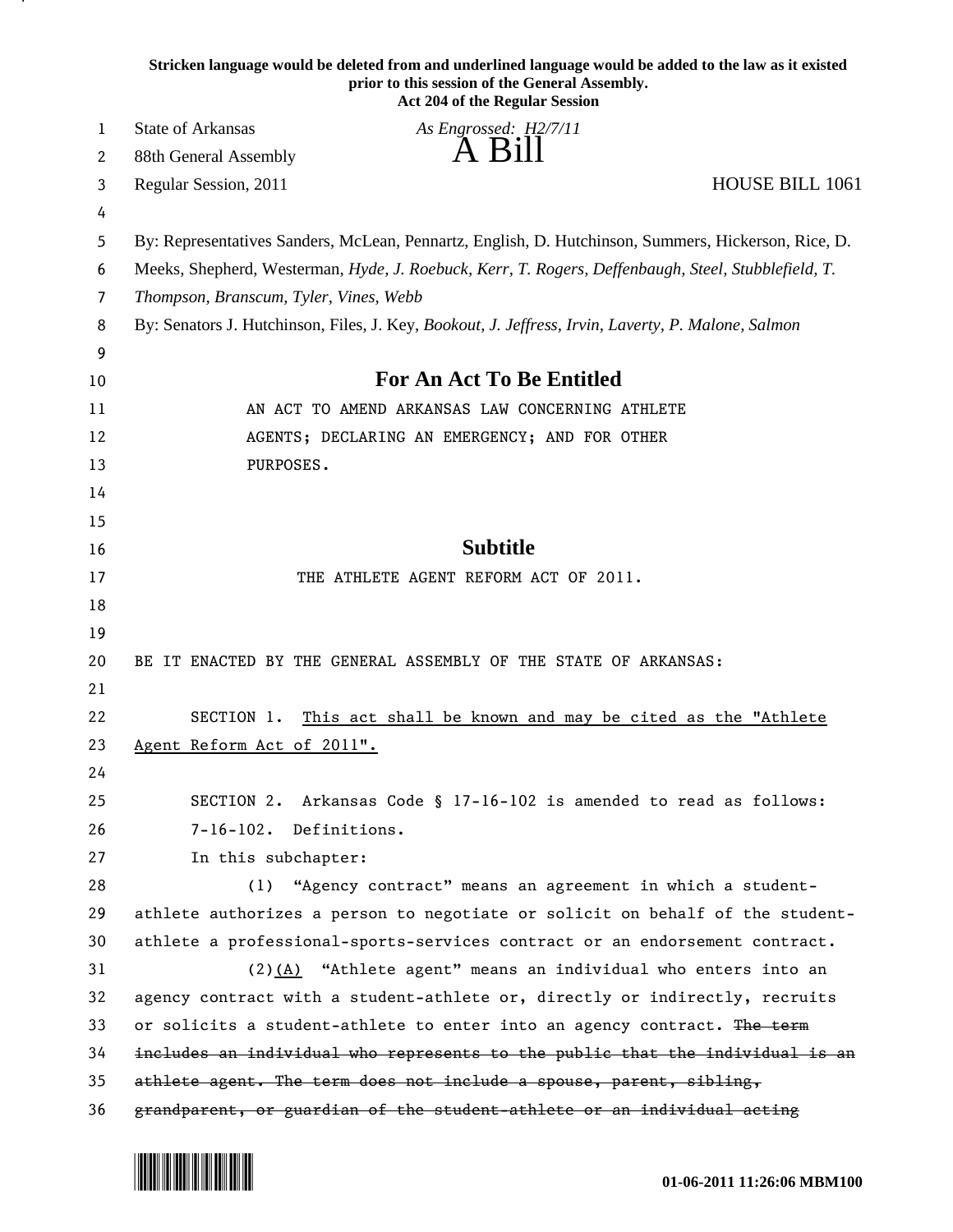As Engrossed: H2/7/11 HB1061

| 1  | solely on behalf of a professional sports team or professional sports         |
|----|-------------------------------------------------------------------------------|
| 2  | organization.                                                                 |
| 3  | "Athlete agent" includes without limitation an<br>(B)                         |
| 4  | individual who:                                                               |
| 5  | Is authorized by a student-athlete to enter into<br>(i)                       |
| 6  | an agreement;                                                                 |
| 7  | Works for or on behalf of an athlete agent; or<br>(ii)                        |
| 8  | (iii)<br>Represents to the public that he or she is an                        |
| 9  | athlete agent.                                                                |
| 10 | "Athlete agent" does not include a spouse, parent,<br>(C)                     |
| 11 | sibling, grandparent, or guardian of the student-athlete or an individual     |
| 12 | acting solely on behalf of a professional sports team, professional sports    |
| 13 | organization, or educational institution, unless that individual offers,      |
| 14 | solicits for himself or herself, solicits on the student-athlete's behalf, or |
| 15 | solicits on behalf of the student-athlete's family or friends any form of a   |
| 16 | financial benefit or gift not allowed by the regulations or bylaws of the     |
| 17 | National Collegiate Athletic Association as they existed on January 1, 2011.  |
| 18 | (3) "Athletic director" means an individual responsible for                   |
| 19 | administering the overall athletic program of an educational institution or,  |
| 20 | if an educational institution has separately administered athletic programs   |
| 21 | for male students and female students, the athletic program for males or the  |
| 22 | athletic program for females, as appropriate.                                 |
| 23 | "Contact" means a communication, direct or indirect, between<br>(4)           |
| 24 | an athlete agent and a student-athlete, to recruit or solicit the student-    |
| 25 | athlete to enter into an agency contract.                                     |
| 26 | (5) "Endorsement contract" means an agreement under which a                   |
| 27 | student-athlete is employed or receives consideration to use on behalf of the |
| 28 | other party any value that the student-athlete may have because of publicity, |
| 29 | reputation, following, or fame obtained because of athletic ability or        |
| 30 | performance.                                                                  |
| 31 | "Family" means any person related to a student-athlete by<br>(6)              |
| 32 | blood, marriage, or adoption.                                                 |
| 33 | $(6)(7)$ "Intercollegiate sport" means a sport played at the                  |
| 34 | collegiate level for which eligibility requirements for participation by a    |
| 35 | student-athlete are established by a national association for the promotion   |
| 36 | or regulation of collegiate athletics.                                        |
|    |                                                                               |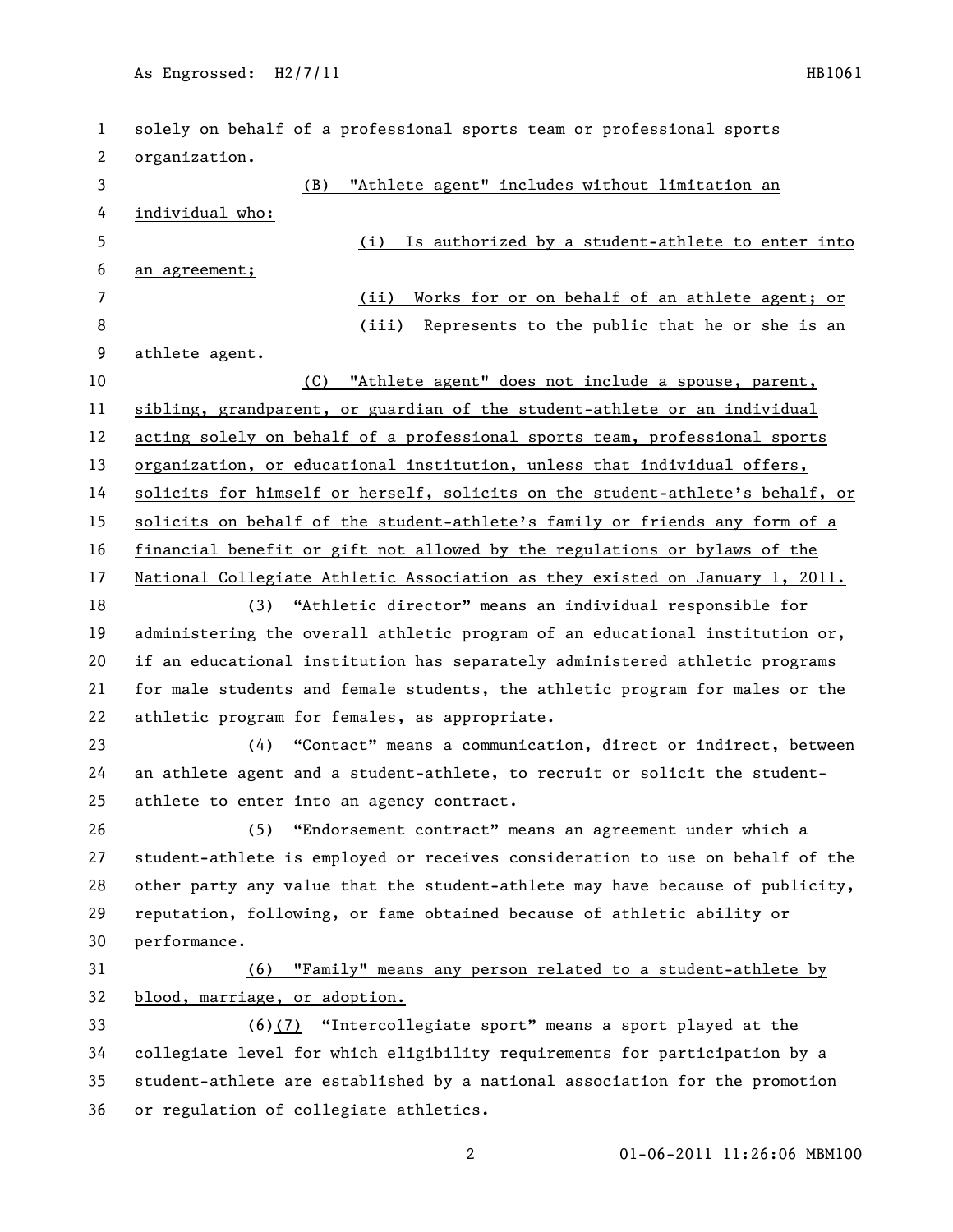(7)(8) "Person" means an individual, corporation, business trust, estate, trust, partnership, limited liability company, association, joint venture, government; governmental subdivision, agency, or instrumentality; public corporation, or any other legal or commercial entity. (8)(9) "Professional-sports-services contract" means an agreement under which an individual is employed, or agrees to render services, as a player on a professional sports team, with a professional sports organization, or as a professional athlete. 9 (9)(10) "Record" means information that is inscribed on a tangible medium or that is stored in an electronic or other medium and is retrievable in perceivable form. 12 (10)(11) "Registration" means registration as an athlete agent pursuant to this subchapter. 14 (11)(12) "State" means a State of the United States, the District of Columbia, Puerto Rico, the United States Virgin Islands, or any territory or insular possession subject to the jurisdiction of the United States. 18 (12)(13) "Student-athlete" means an individual who engages in, is eligible to engage in, or may be eligible in the future to engage in, any intercollegiate sport. If an individual is permanently ineligible to participate in a particular intercollegiate sport, the individual is not a student-athlete for purposes of that sport. SECTION 3. Arkansas Code § 17-16-111 is amended to read as follows: 17-16-111. Notice to educational institution. (a)(1) If a student-athlete is enrolled in an educational institution, an athlete agent shall provide notice to the athletic director of the educational institution at which the student-athlete is enrolled before contacting the student-athlete. (2) If an athlete agent intentionally or unintentionally contacts a student-athlete enrolled in an educational institution, the athlete agent shall notify the athletic director of the educational institution at which the student-athlete is enrolled within seventy-two (72) hours of the contact.  $(a)$  (b) Within seventy-two (72) hours after entering into an agency contract or verbally agreeing to enter into an agency contract, or before the

01-06-2011 11:26:06 MBM100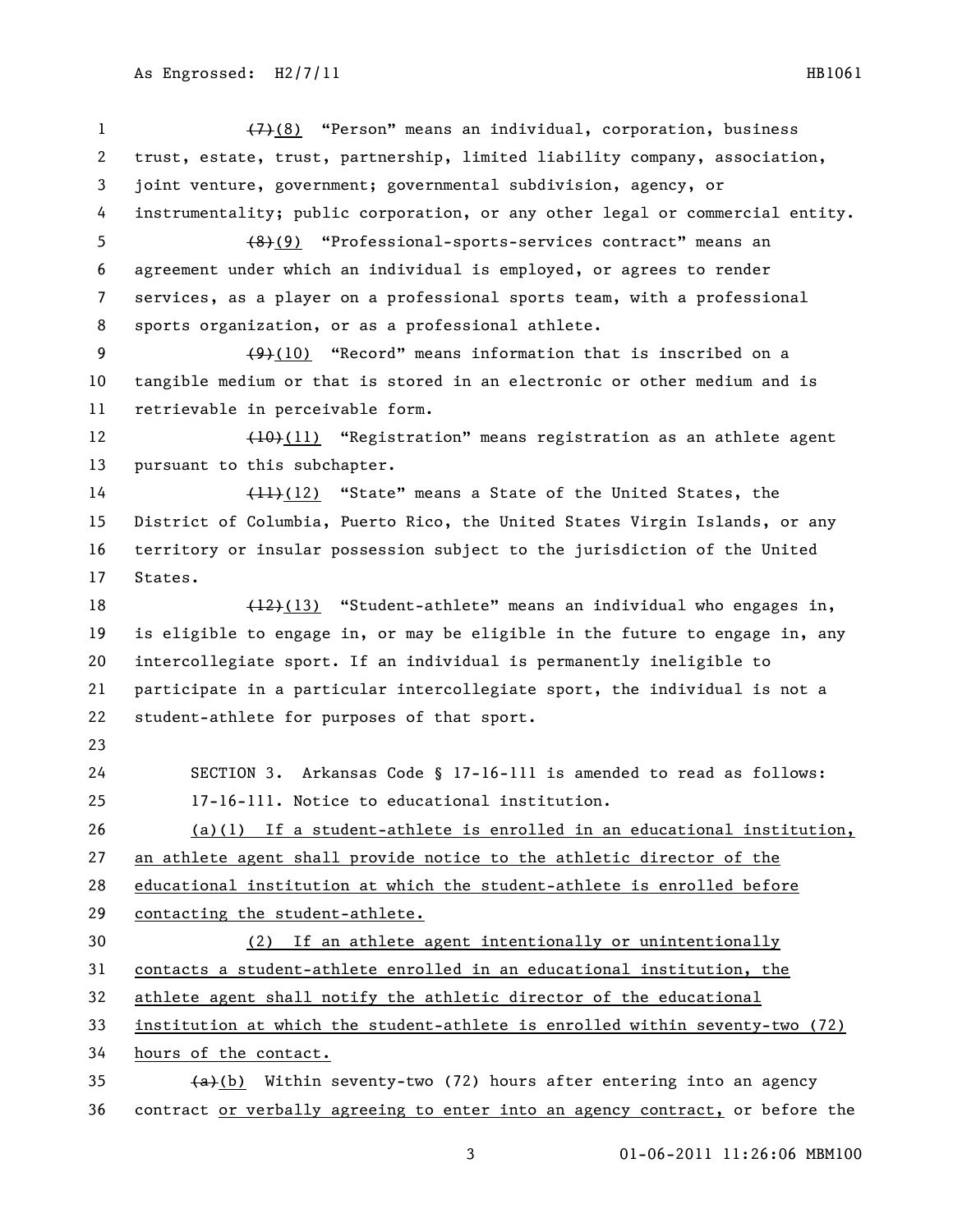As Engrossed: H2/7/11 HB1061

 next scheduled athletic event in which the student-athlete may participate, whichever occurs first, the athlete agent shall give notice in a record of the existence of the contract or verbal agreement to the athletic director of the educational institution at which the student-athlete is enrolled or the athlete agent has reasonable grounds to believe the student-athlete intends to enroll.

 $\left(\frac{b}{c}\right)$  Within seventy-two (72) hours after entering into an agency 8 contract or verbally agreeing to enter into an agency contract, or before the next athletic event in which the student-athlete may participate, whichever occurs first, the student-athlete shall inform the athletic director of the educational institution at which the student-athlete is enrolled that he or she has entered into an agency contract or has verbally agreed to enter into an agency contract.

 SECTION 4. Arkansas Code § 17-16-114(a), concerning prohibited conduct by athlete agents, is amended to read as follows:

 (a) An athlete agent, with the intent to induce a student-athlete to 18 enter into an agency contract, may not:

 (1) give any materially false or misleading information or make a materially false promise or representation;

21 (2) furnish anything a good or service of value or arrange for a good or service of value to be furnished to a student-athlete before the student-athlete enters into the agency contract; or

24 (3) furnish anything a good or service of value or arrange for a good or service of value to be furnished to any individual other than the student-athlete or another registered athlete agent.

 SECTION 5. Arkansas Code § 17-16-115 is amended to read as follows: 17-16-115. Criminal penalties.

 (a) An athlete agent who violates § 17-16-114(a) is guilty of a Class D felony.

 (b) An athlete agent who violates § 17-16-114(b) is guilty of a Class A misdemeanor.

 SECTION 6. Arkansas Code § 17-16-117 is amended to read as follows: 17-16-117. Administrative penalty.

01-06-2011 11:26:06 MBM100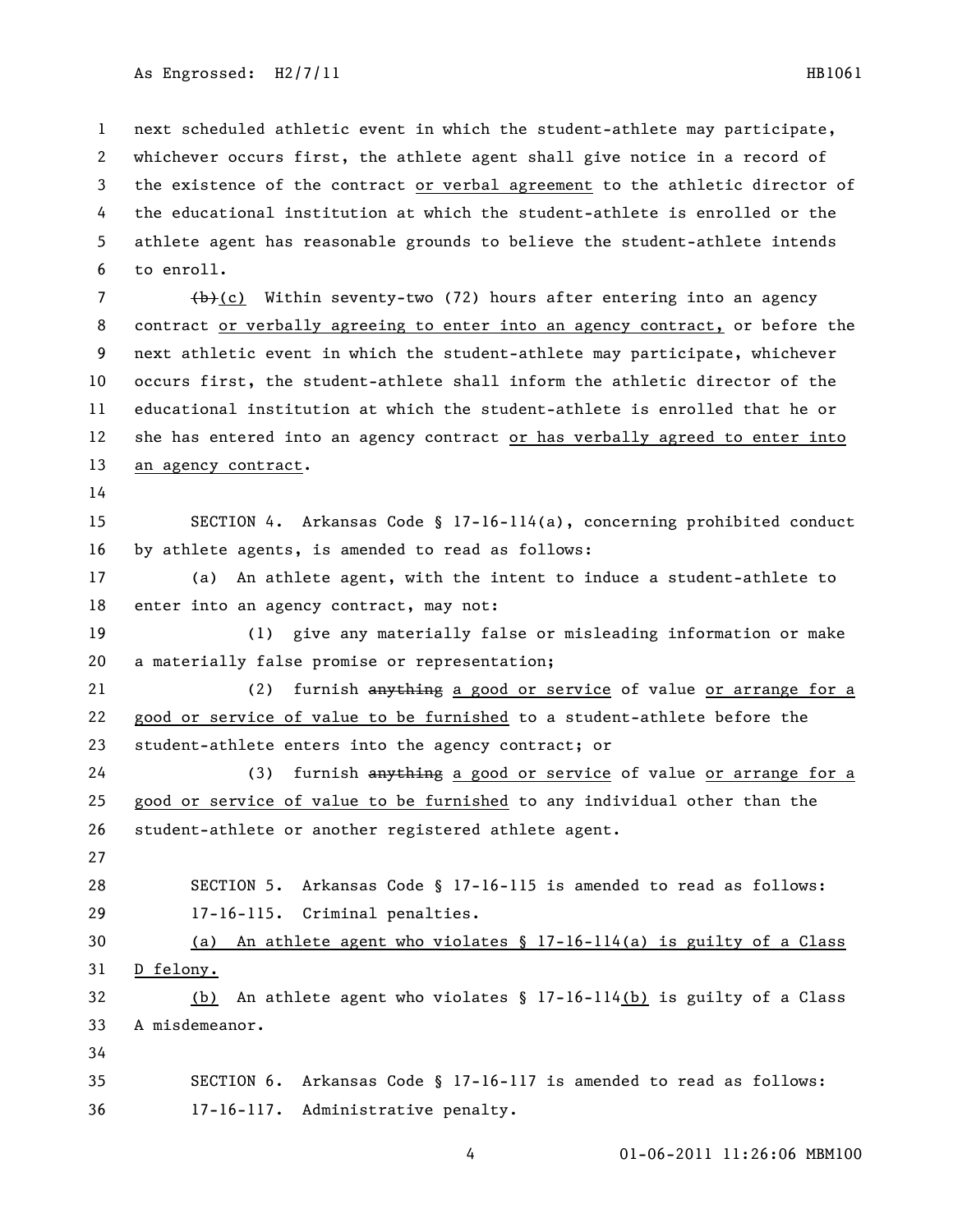As Engrossed: H2/7/11 HB1061

| 1  | The Attorney General may seek a civil penalty, in any court of                |
|----|-------------------------------------------------------------------------------|
| 2  | competent jurisdiction, against an athlete agent not to exceed fifty thousand |
| 3  | dollars (\$50,000) two hundred fifty thousand dollars (\$250,000) for a       |
| 4  | violation of this subchapter.                                                 |
| 5  |                                                                               |
| 6  | SECTION 7. Arkansas Code Title 17, Chapter 16, Subchapter 1 is amended        |
| 7  | to add additional sections to read as follows:                                |
| 8  | 17-16-123. Revocation of registration.                                        |
| 9  | $(a)(1)$ A court of competent jurisdiction may revoke a certificate of        |
| 10 | registration before, during, or after a proceeding seeking a criminal, civil, |
| 11 | or administrative penalty under this subchapter.                              |
| 12 | (2) When revoking a certificate of registration, a court of                   |
| 13 | competent jurisdiction may declare a person ineligible to reapply for a       |
| 14 | certificate of registration for a period of time not to exceed five (5)       |
| 15 | years.                                                                        |
| 16 | (b) A court of competent jurisdiction may revoke registration under           |
| 17 | this section in lieu of or in addition to other criminal, civil, or           |
| 18 | administrative penalties under this subchapter.                               |
| 19 |                                                                               |
| 20 | SECTION 8. EMERGENCY CLAUSE. It is found and determined by the                |
| 21 | General Assembly of the State of Arkansas that this bill reforms the athlete  |
| 22 | agent laws of Arkansas to protect student athletes from unscrupulous actions  |
| 23 | by athlete agents; that the issues sought to be addressed by this act are     |
| 24 | currently ongoing and present problems for student athletes and institutions  |
| 25 | of higher education; and that the reforms instituted by this act should       |
| 26 | become effective as soon as possible to address these issues. Therefore, an   |
| 27 | emergency is declared to exist and this act being immediately necessary for   |
| 28 | the preservation of the public peace, health, and safety shall become         |
| 29 | effective on:                                                                 |
| 30 | The date of its approval by the Governor;<br>(1)                              |
| 31 | (2) If the bill is neither approved nor vetoed by the Governor,               |
| 32 | the expiration of the period of time during which the Governor may veto the   |
| 33 | bill; or                                                                      |
| 34 | (3) If the bill is vetoed by the Governor and the veto is                     |
| 35 | overridden, the date the last house overrides the veto.                       |
| 36 |                                                                               |

5 01-06-2011 11:26:06 MBM100